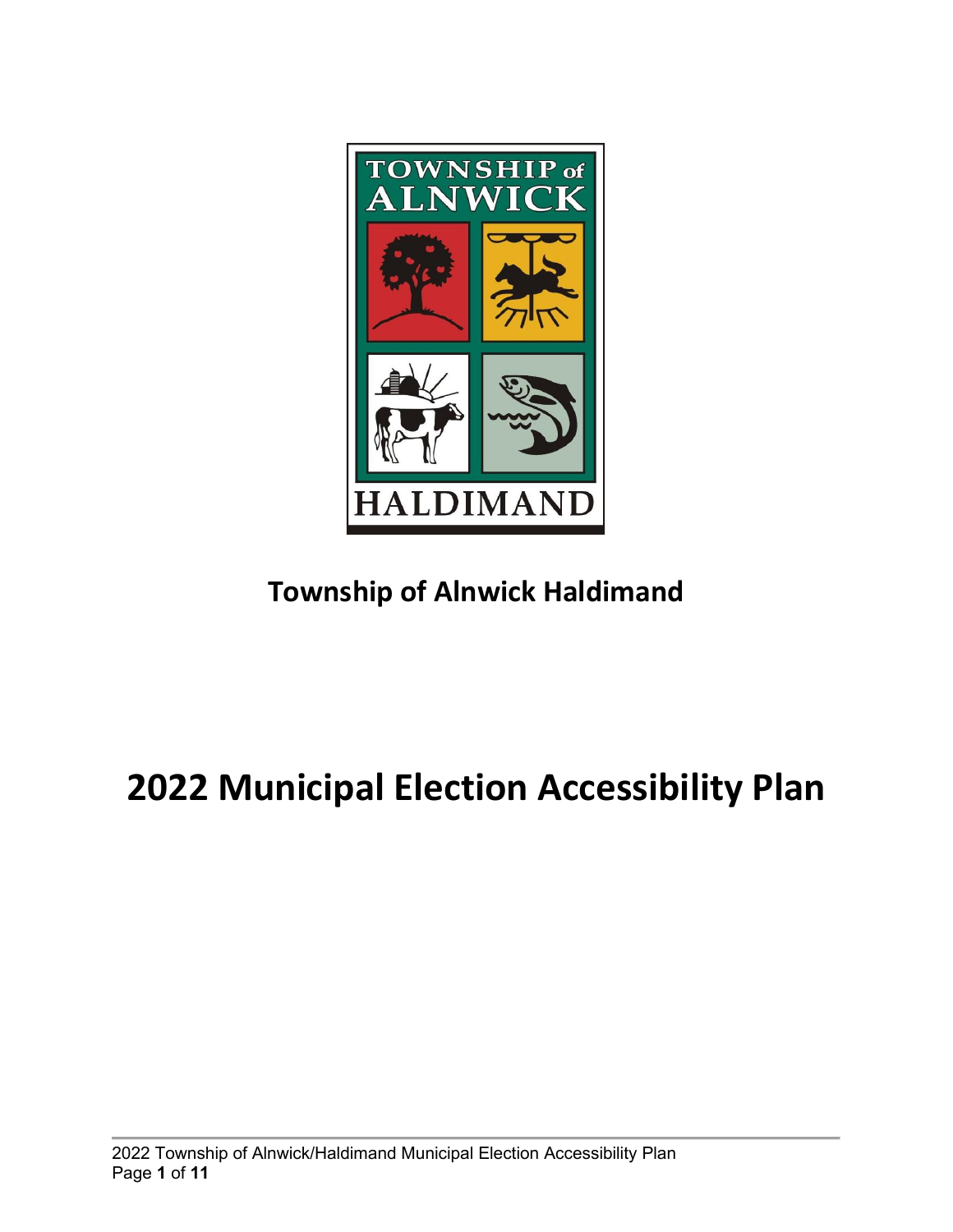#### **Contents**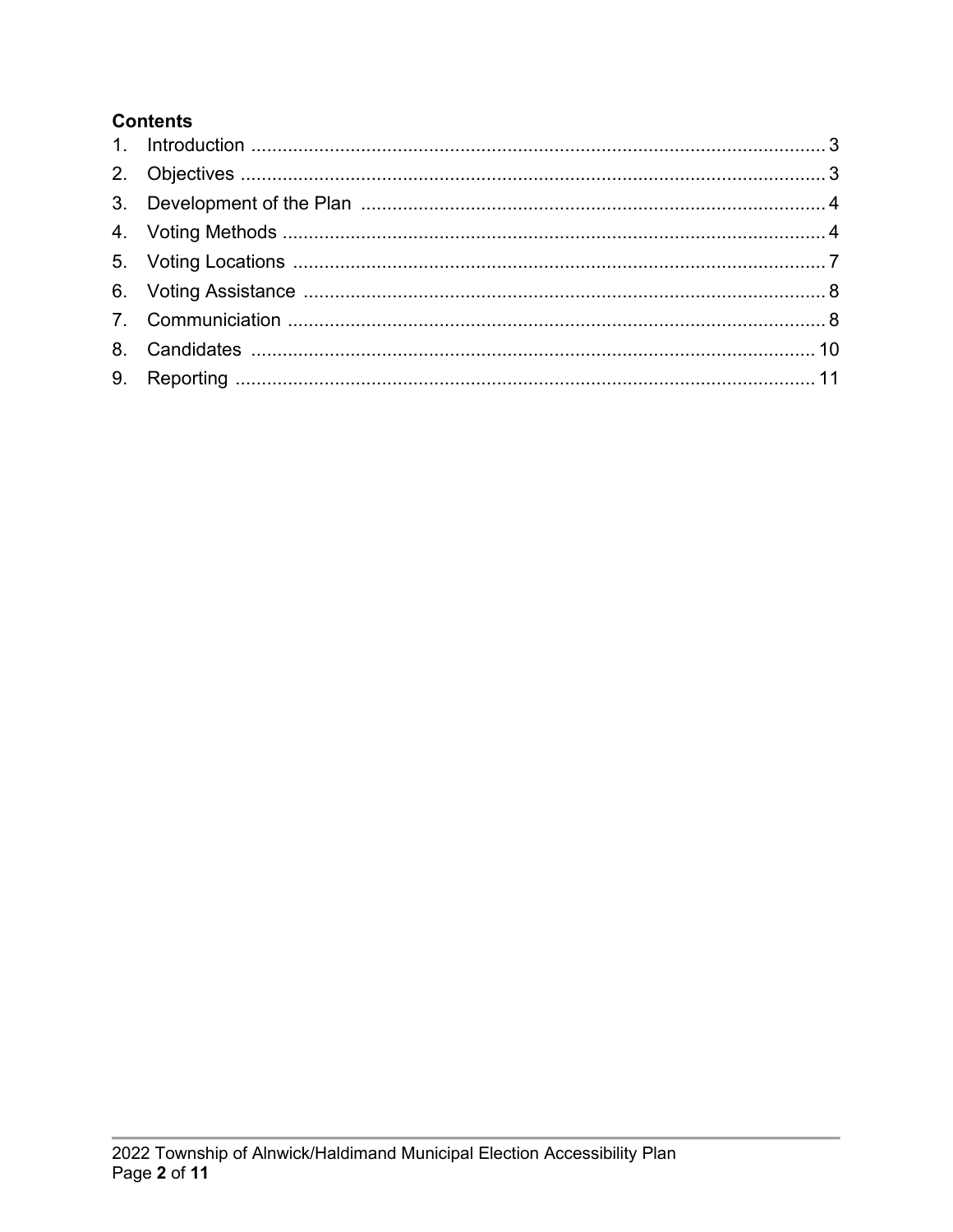## <span id="page-2-0"></span>**1. INTRODUCTION**

This plan will address the specific accessibility requirements in relation to the 2022 Municipal Election in the Township of Alnwick/Haldimand.

The Township of Alnwick/Haldimand has made great efforts in promoting a barrier free community. In an effort to ensure that the 2022 Municipal Election is consistent with the core principles of the Accessibility for Ontarians with Disabilities Act, 2005, this planning document was developed in advance of the election in order to identify measures to be taken and reported to Council following the election.

## <span id="page-2-1"></span>**2. OBJECTIVES**

This plan is intended to highlight measures that the Township of Alnwick/Haldimand will be implementing to ensure equal opportunity for all electors and candidates. These objectives include:

- That persons with disabilities are able to independently cast their vote and verify their selection.
- That persons with disabilities have full and equal access to all information on where and when to vote and on eligible candidates.
- That persons with disabilities can fully participate in the Municipal Election as an elector, candidate, or election official.
- That efforts are made to ensure that electors with disabilities are aware of the accessibility measures available via channels such as the newspaper, media launches, the Township of Alnwick/Haldimand website and social media.
- That all voting assistance locations are accessible.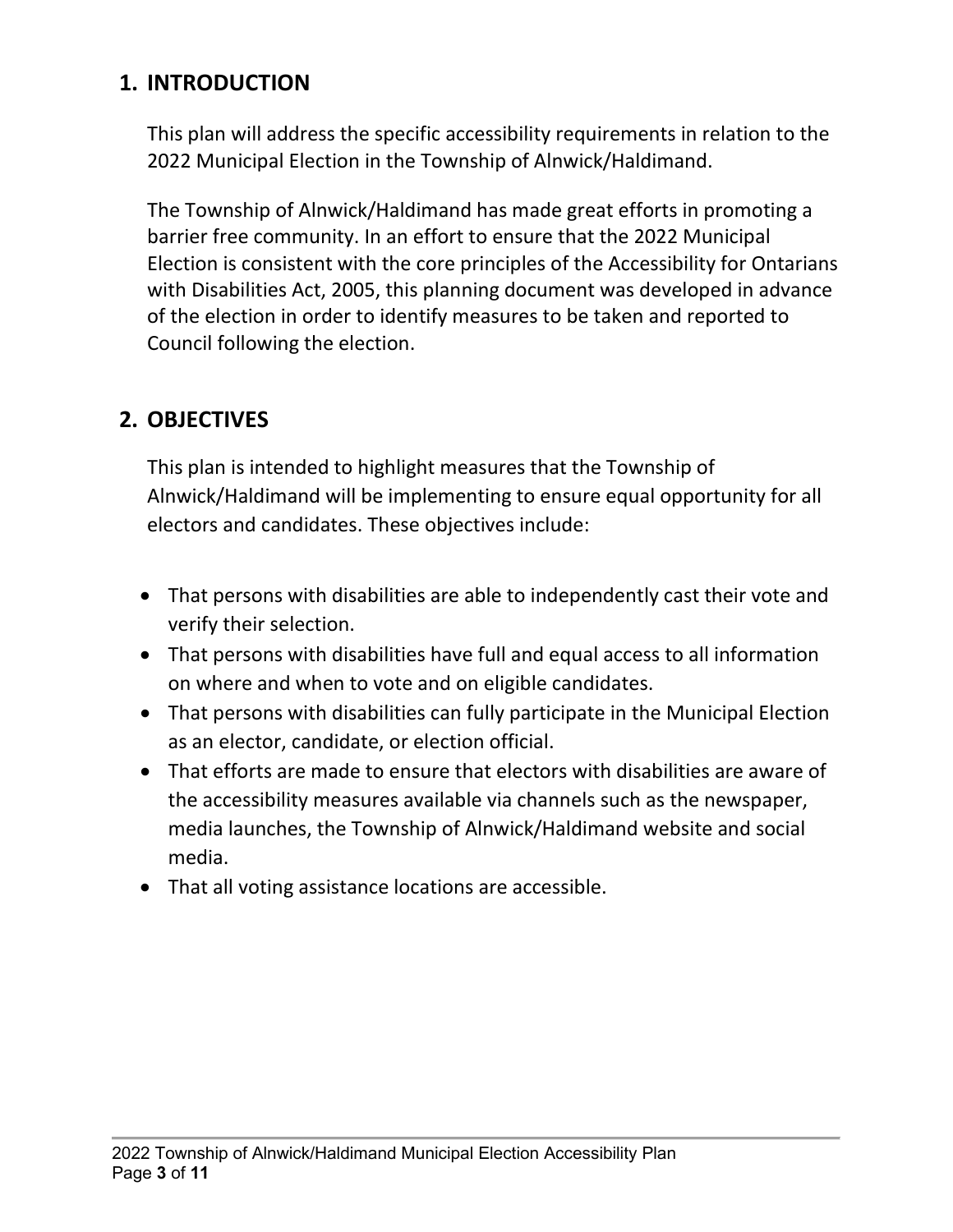## <span id="page-3-0"></span>**3. DEVELOPMENT OF THE PLAN**

This Plan is a "living" document which will be improved and updated as best practices are identified and new opportunities for improvement arise. In order to develop the plan below, several steps were taken in order to ensure that the statutory requirements were met and a feasible implementation plan was in place. During the development of the 2022 Municipal Election Accessibility Plan, the following steps shall be implemented:

- Review and analysis of documents, policies and other supporting materials from AMCTO, neighboring municipalities, the Ministry of Municipal Affairs and Housing, technology suppliers and other various stakeholder groups.
- Establish staff training standards and practices directly related to the Election to ensure that people with disabilities are able to vote in a positive customer service environment, and ensure that all Election Officials recognize that a voter's needs shall be accommodated.

## <span id="page-3-1"></span>**4. VOTING METHODS**

The 2022 Township of Alnwick/Haldimand Municipal Election will be working with Intelivote Systems Inc. to provide eVoting services to eligible voters. This includes the convenience and independence of voting from anywhere via telephone, internet or in-person at voting assistance locations during the October  $11 - 24$ , 2022 voting period.

Everyday tools like computers, telephones and other aids can present accessible opportunities for persons with disabilities to accomplish more, while being consistent with the principles of independence, dignity, integration and equal opportunity.

The Intelivote Voting System provides voters with the capability to vote from the comfort of their own home. Voting from home facilitates the voting process for persons with disabilities who may have mobility restrictions, visual impairment, and/or have a difficult time with transportation. Additionally, persons who have assistive devices set up in their homes can now use them to assist with casting a ballot privately and independently.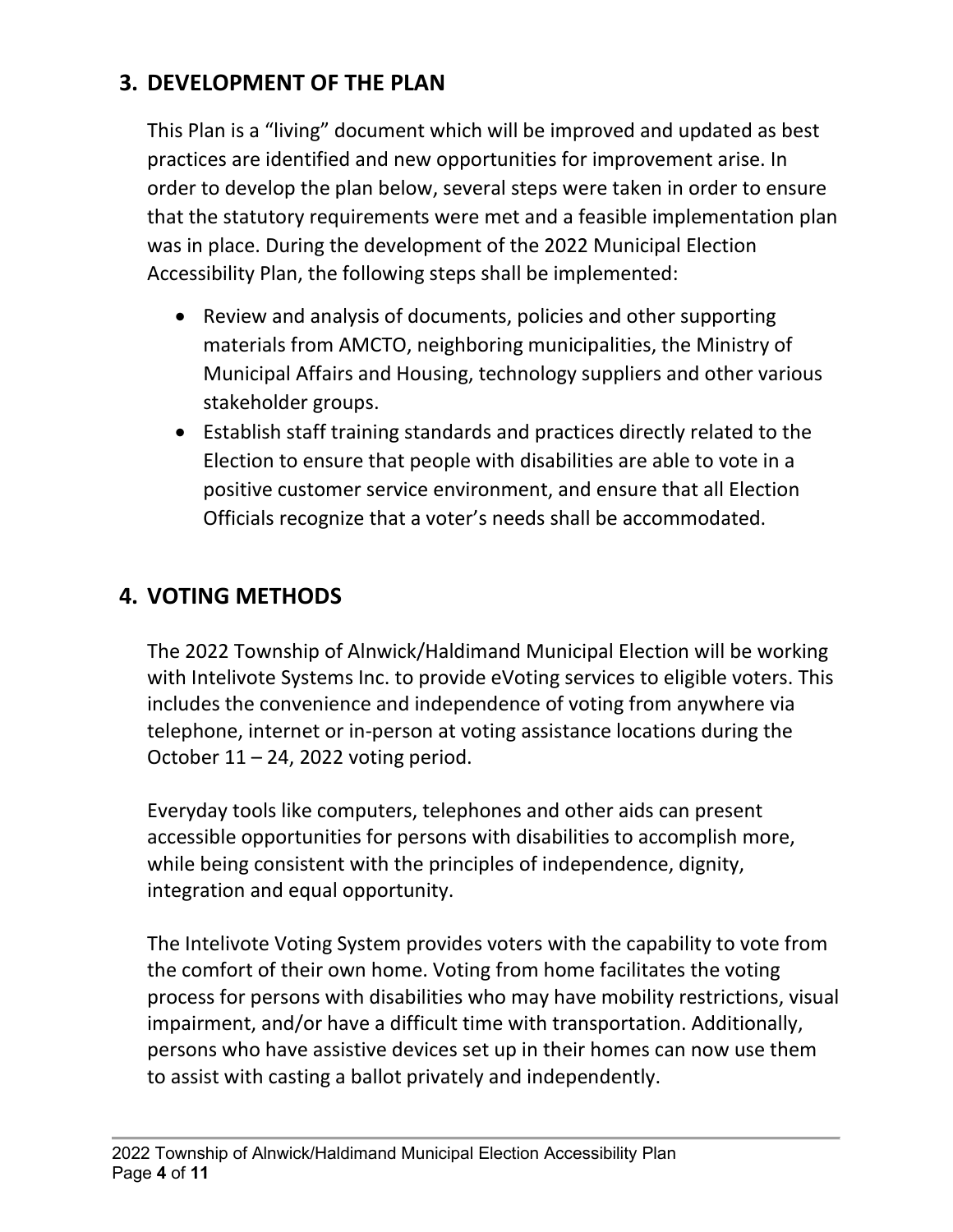By allowing persons with disabilities to vote from any location and from a selection of methods, there is an increase in the capability for the voter to vote without any assistance. This provides persons with disabilities the same independence and privacy in participating in the election as other voters. If persons with disabilities do require assistance in the voting process, trained Election Officials will be present at Voting Assistance Locations offered across the Township of Alnwick/Haldimand, throughout the voting period.

#### **4.1 Telephone Voting**

Eligible voters may vote using a touch-tone telephone, and the toll-free telephone number, date of birth, and the PIN number contained in their Voter Information Letter to access an audio ballot. Communications barriers can make it difficult for people to receive or convey information. Barriers may be identified as low volume, use of language that is not clear or plain, and confusing or unorganized menu options.

The Intelivote telephone voting application provides the following:

- Service on all types of touch tone phones and wireless devices.
- Clear, plain language.
- Menu options that are easy to follow, advising when to select options and provision of confirmation of the voter's selections.
- Standard volume is used to allow for adjustment dependent of the telephone or device being utilized.

## **4.2 Internet Voting**

Eligible voters may vote online, using a smart phone, tablet device, gaming device or computer and any accompanying assistive devices or software, along with their date of birth and PIN and qualifying information, to access the internet address provided in their Voter Instruction Letter. The Intelivote System has been created to meet the Web Content Accessibility Guidelines (WCAG-2 Level AA), so that persons with disabilities can perceive, understand, navigate and interact with the online voting system. It is compliant with the guidelines of the World Wide Web Consortium website principles, which include organization, functionality and readability of information provided, as well as alternative ways of representing information, such as with audio.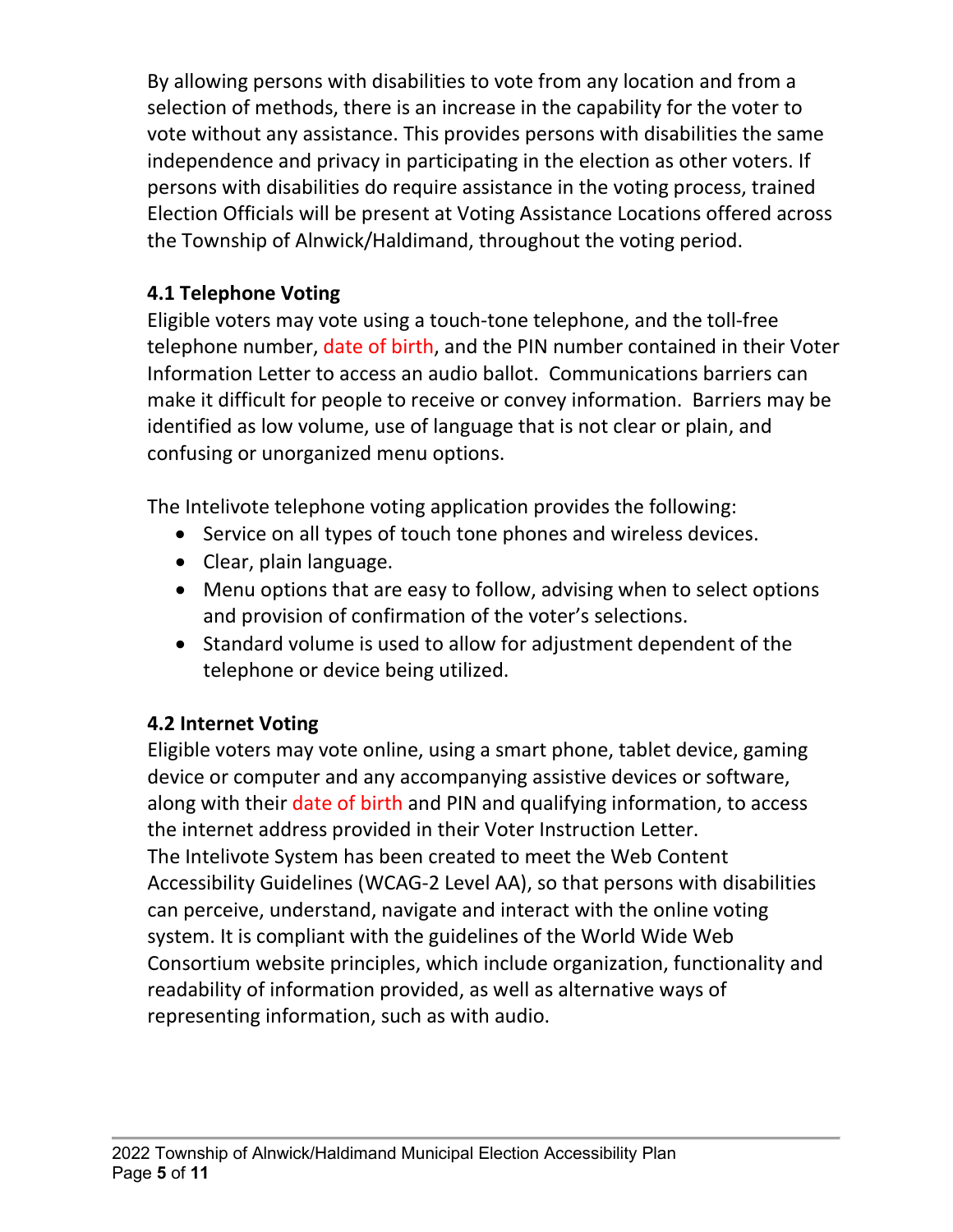#### **4.3 In-person Voting at Voting Assistance Locations**

For those individuals without means to access voting via telephone or Internet, or who require the assistance of a trained Election Official, two Voting Assistance Locations have been establish and will be available from Tuesday, October  $11<sup>th</sup>$ , 2022 to Election Day, Monday, October 24<sup>th</sup>, 2022 to provide in-person internet voting opportunities via a laptop, tablet or touch screen monitor.

Access to the Voting Assistance Locations interior and voting area shall be level and slip-resistant. Any doormats or carpeting shall be level with the floor to prevent potential tripping hazards. The voting area shall be well lit and seating shall be available. Entrance corridors shall be clear of obstructions and tripping hazards and will allow sufficient space for use of a wheelchair or scooter.

An accessible voting area will be available at each Voting Assistance Location. These areas shall be low in height and have a wide area to allow for individuals who use a wheelchair or scooter to vote independently and secretively.

Voters may attend any Voting Assistance Location throughout the voting period. The Township of Alnwick/Haldimand will be operating the following voting place location(s) during the Advance Voting Period:

#### **Location 1**

October 11 to 21 -9:00 a.m. to 4:30 p.m. - Tuesday to Friday Town Hall, 10836 County Road 2, Grafton Internet only

#### **Location 2**

October 11 to 21 -9:00 a.m. to 4:30 p.m. Tuesday to Friday Roseneath Fire Hall, 9160 County Road 45, Roseneath Internet only

The following Voting Assistance location(s) will be open on Election Day, Monday October 24, 2022 from 10:00 a.m. to 8:00 p.m.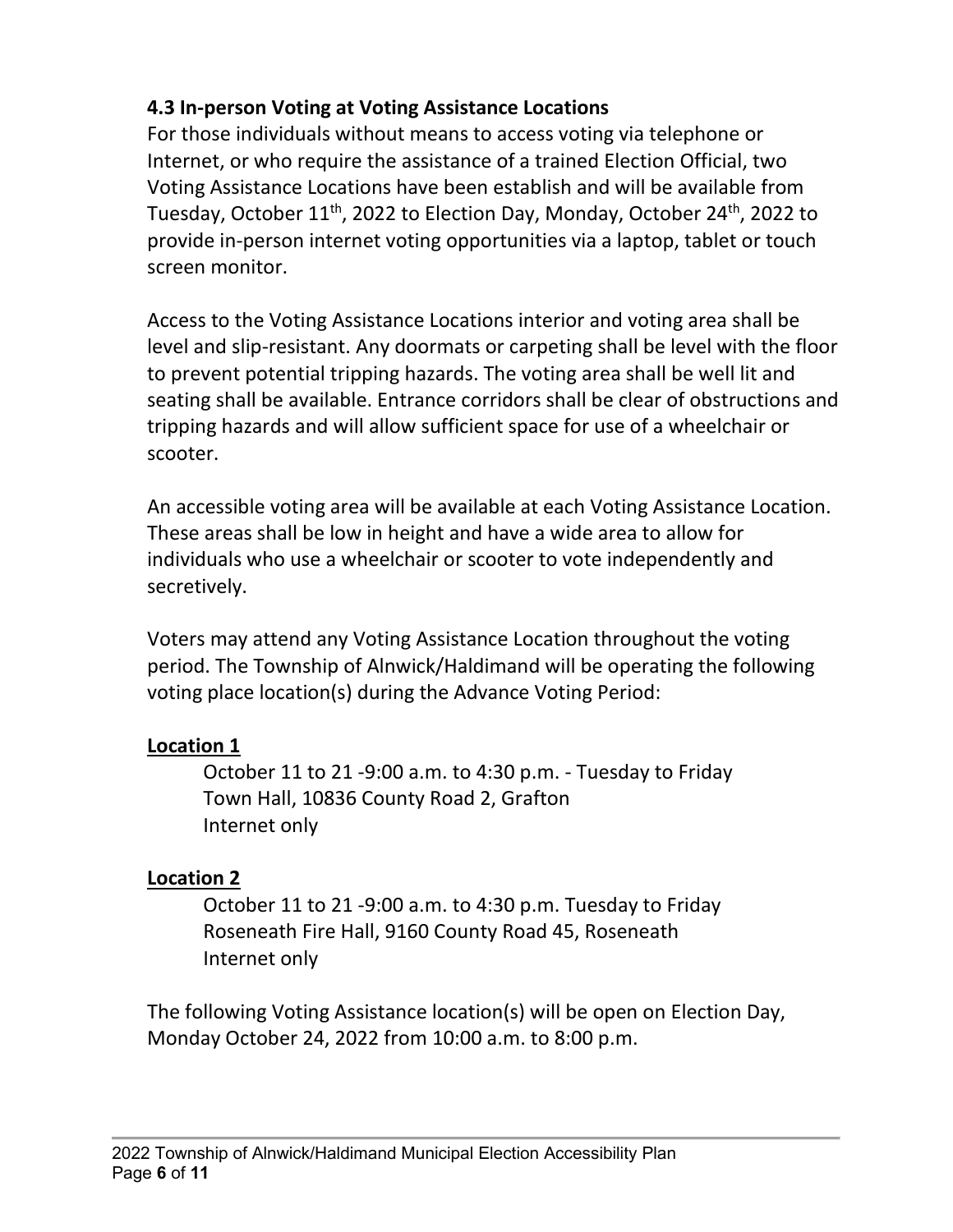#### **Location 1**

October 24 - 10:00 a.m. to 8:00 p.m. – Monday Town Hall, 10836 County Road 2, Grafton Internet only

#### **Location 2**

October 24 - 10:00 a.m. to 8:00 p.m. – Monday Roseneath Fire Hall, 9160 County Road 45, Roseneath Internet only

#### **4.4 Special Voting Provisions**

Election staff shall visit sites including long-term care facilities and retirement homes, to set-up on-site voting kiosks, or bedside voting opportunities for residents.

## <span id="page-6-0"></span>**5. VOTING LOCATION(S)**

An accessibility assessment of each physical polling location will be conducted. The following considerations are taken into account when determining which location(s) will be used:

#### **5.1 Accessible Route**

Proximity of the voting location to accessible roads shall be considered in the selection of voting location(s). The name and/or address of the voting location shall be clearly visible. An easily navigable route will be marked for entry into the voting location and into the voting area within the location. The voting area shall be identified with clear and understandable signage. Seating areas shall be provided throughout the voting location for individuals needing a rest.

#### **5.2 Entrance and Exit**

The route to the entrance of the voting location shall be unobstructed and accessible. The route shall be wide enough to allow for an individual using a wheelchair, scooter, other assistive device, or service animal to travel safely. Doors into the voting location and voting area shall be accessible and easy to open or shall remain propped open for the duration of the voting location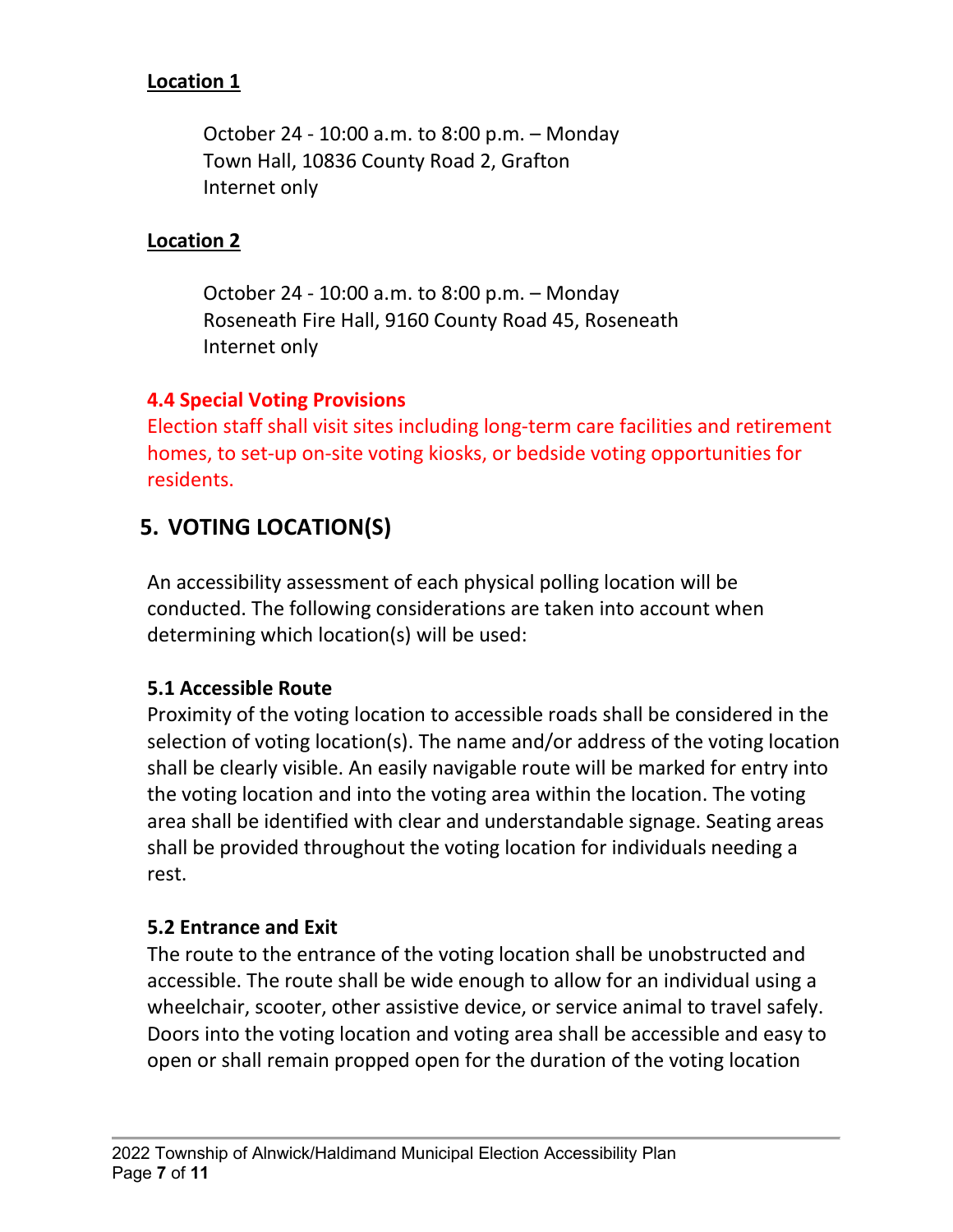hours. Routine checks of entrance and exit routes will be made throughout the hours of operation.

#### **5.3 Parking**

Accessible parking shall be available at all voting locations. The designated parking space(s) shall be clearly marked with the international Symbol of Accessibility and will be on firm and level ground, close to the entrance of the voting location. By-law officers will monitor and enforce parking at voting locations throughout the day.

## <span id="page-7-0"></span>**6. VOTING ASSISTANCE**

## **6.1 Support Person/Friend of the Voter**

Pursuant to the Township of Alnwick/Haldimand Accessible Customer Service Policy people with disabilities shall be permitted to be accompanied by a support person at any voting location. A designated support person and/or 'Friend of the Voter' will be administered an oath of secrecy/confidentiality by an Election Official prior to providing any such assistance.

#### **6.2 Service Animals**

Pursuant to the Township of Alnwick/Haldimand Accessible Customer Service Policy individuals requiring service animals are permitted to be accompanied by a service animal at all voting locations.

## **6.3 Election Officials**

At in-person Voting Assistance Locations, upon request, Election Officials are available to assist any voter who requires assistance in casting their online or telephone ballot. All individuals working in the capacity of an Election Official are formally appointed as such and administered an oath of secrecy prior to voting day.

# <span id="page-7-1"></span>**7. COMMUNICATION**

The 2022 Municipal Election Accessibility Plan will be made available at the Voting Assistance Locations, Township Office at 10836 County Road 2, and by way of the Township of Alnwick/Haldimand web site [www.ahtwp.ca.](http://www.ahtwp.ca/) Alternative formats will be made available upon request.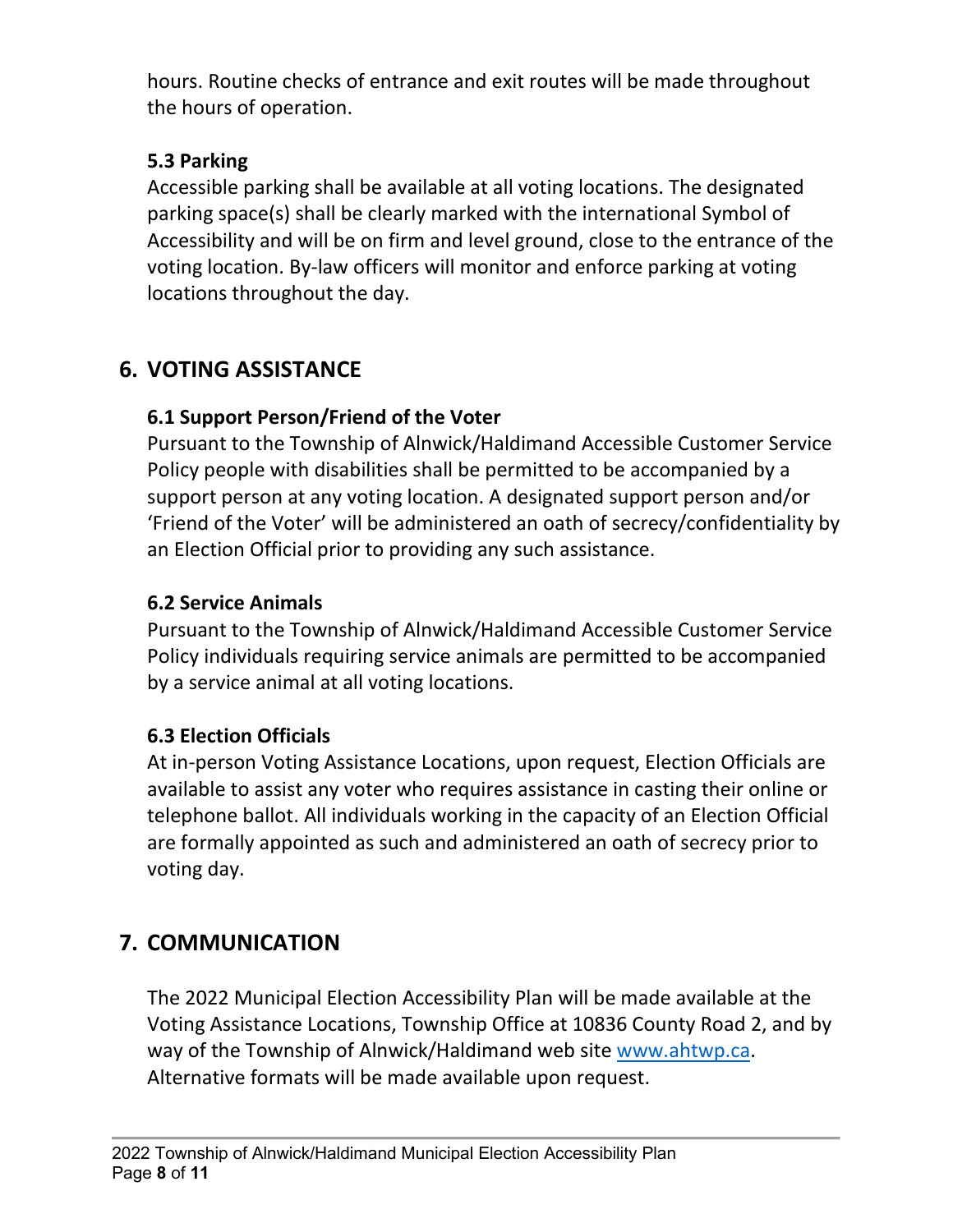Information regarding the accessibility measures provided for the 2022 Municipal Election shall be included in general election advertising as well as in the 2022 Municipal Election Nomination Package.

#### **7.1 Election Materials**

The Township of Alnwick/Haldimand is required, as per the Accessible Customer Service Standard, to provide a copy of a document to a person with a disability, or the information contained in the document, in a format that takes into account the person's disability.

#### **Alternate Formats**

Alternate formats are other ways of publishing information besides regular print. Some of these formats can be used by everyone while others are designed to address the specific needs of a user.

The Township of Alnwick/Haldimand and the person with a disability may agree upon the format to be used for the document or information.

In the event the information is not generated by the Township of Alnwick/Haldimand or is supplied by a third party, the Township of Alnwick Haldimand will make every effort to obtain the information from the third party in an alternate format and/or will attempt to assist the Elector by providing assistive equipment.

#### **General Election Materials**

**Large Print** – Printed material generated by the Township of Alnwick/Haldimand will be provided in an Arial font, minimum 11 point, and can be made available in a font (print) size that is 16 to 20 points or larger.

**Website** – Information generated by the Township of Alnwick/Haldimand on the website in relation to the election will be compliant with WCAG 2.0 Level AA, and allow for assistive software to be utilized. In addition, website font can be adjusted within the browser's functionality to aid the user in reading the information.

**Video** – Promotional and educational videos created for the 2022 municipal election shall incorporate audio and captioning.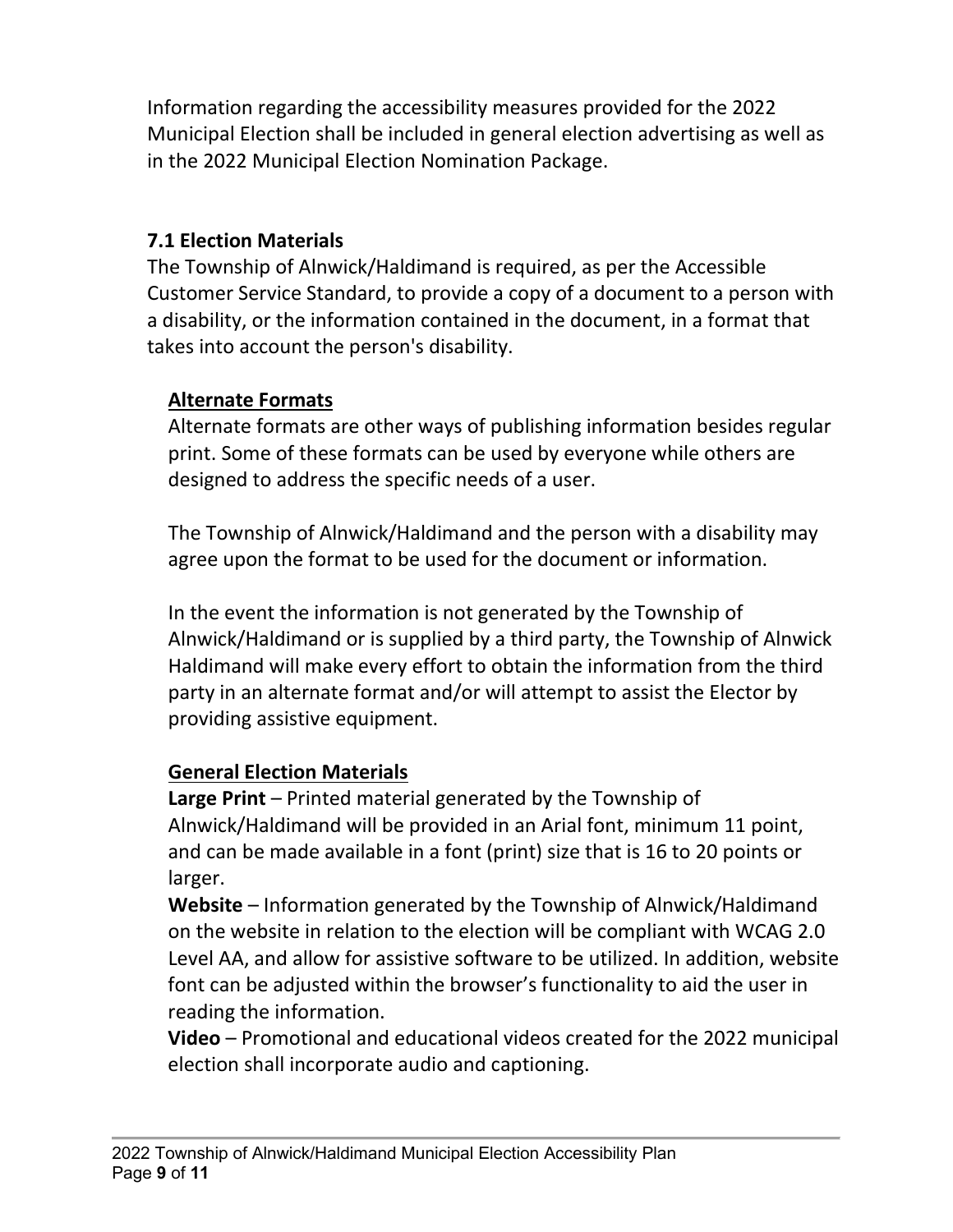#### **7.2 Service Disruptions**

From time to time and/or for unforeseen circumstances beyond the Township of Alnwick/Haldimand control, temporary service disruptions may be experienced. In the event of a temporary accessible service disruption, Election Officials will commit to making reasonable efforts to ensure that services are reinstated as quickly as possible and that alternative services are provided where feasible.

In these instances of service disruptions, the Township of Alnwick/Haldimand shall provide reasonable notice in the event of a planned or unexpected disruption in the facilities or services usually used by persons with disabilities.

Notice of these temporary disruptions shall be provided in a conspicuous place and manner at the respective location(s) and information shall also be posted on the Township of Alnwick/Haldimand website. This notice shall include information about the reason for the disruption, its anticipated duration, and a description of alternative facilities or services, if available.

Accessible services in relation to this plan include voting places, election materials and/or voting provisions for Electors with disabilities at the voting place.

In the event of disruptions to service or unforeseen circumstances that affect the accessibility of voting places during the advance vote or on Election Day, notices of disruption will be posted in real time on the Township of Alnwick/Haldimand website and election website.

## <span id="page-9-0"></span>**8. CANDIDATES**

Candidates must also have regard to the needs of electors with disabilities. Campaign offices, election materials and canvassing should all be reviewed in order to ensure that they are fully accessible. The Accessibility Directorate of Ontario has released several quick reference documents to assist candidates with accessible elections considerations:

• [Count Us In: Removing Barriers to Political Participation -](https://www.mcss.gov.on.ca/documents/en/mcss/publications/accessibility/Quickreferenceguidetoaccessiblecampaigninformation.pdf) Quick Reference [Guide to Accessible Campaign Information and Communication](https://www.mcss.gov.on.ca/documents/en/mcss/publications/accessibility/Quickreferenceguidetoaccessiblecampaigninformation.pdf)